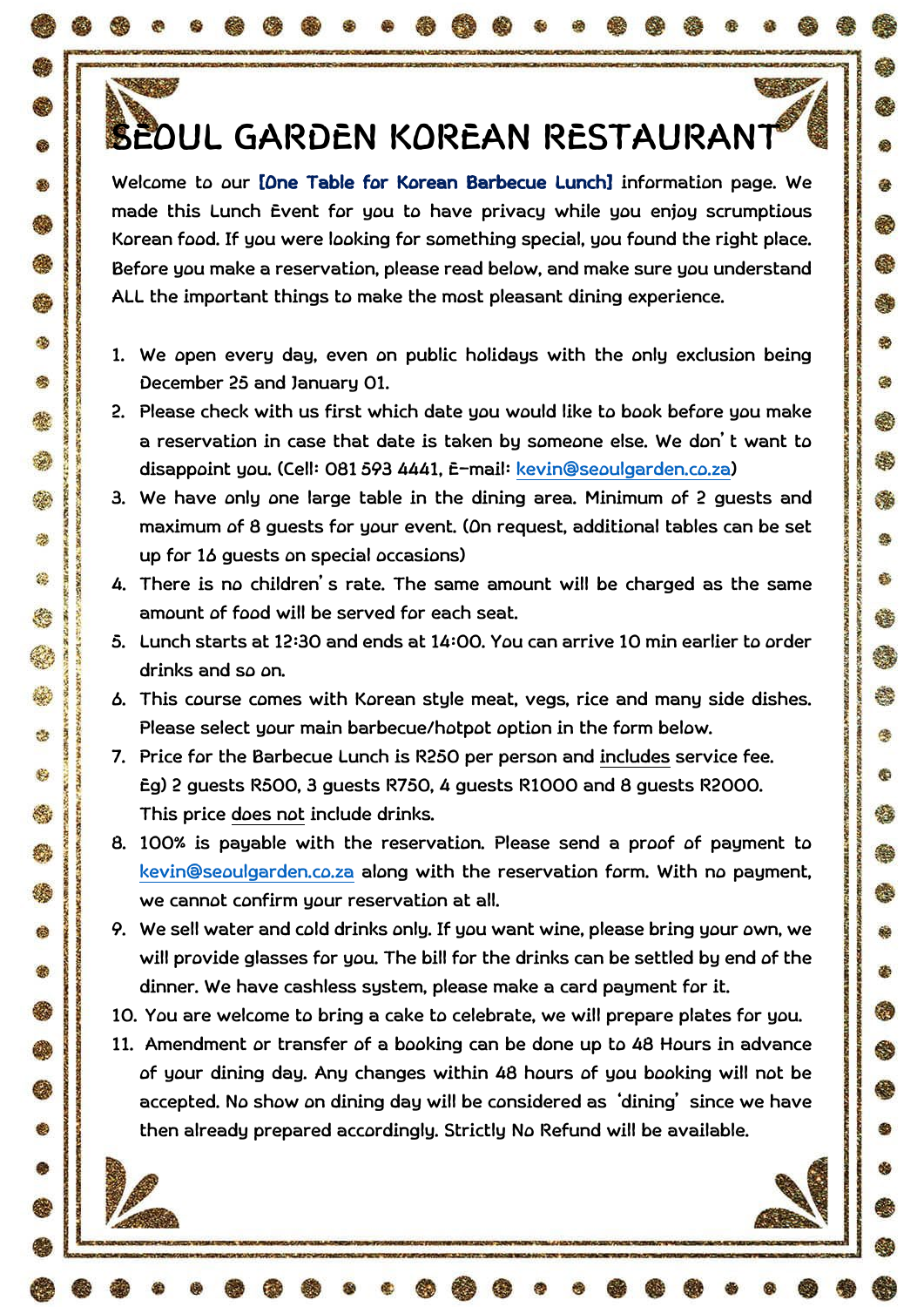# **LUNCH RESERVATION FORM**

æ

G.

総

e.

恐

僫

#### **NAME:**

**EXECUT** 

Ø

愚

鑫

麝

é.

機

鋆

**Kg** 

e.

 $\bullet$ 

ΚĴ.

S

幾

Ġ

G

Q

Ø

**CELL NO:** 

**DATE YOU'D LIKE TO HAVE LUNCH ON?** 

**HOW MANY GUESTS IN TOTAL? (Min 2 and Max 16)** 

**WHAT'S THE OCCASION?** 

**ANY FOOD ALLEGIES?** 

**FOOD/S THAT YOU CAN'T/DON'T EAT?** 

### **PLEASE CHOOSE YOUR BARBECUE OPTION**

| 1. Bulgogi         | - Thin, marinated slices of Beef sirloin with various vegs                        |
|--------------------|-----------------------------------------------------------------------------------|
| 2. Galbi           | – Marinated Beef short ribs                                                       |
| 3. Samgyupsal      | - Plain Pork belly (comes with vegetables and sauces)                             |
| 4. Jeyuk Bokum     | - Thinly sliced Pork fillet & vegs mixed in spicy sauce                           |
| 5. Dakgalbi        | - Diced Chicken and vegs marinated in a spicy sauce                               |
| 6. Haemul Bokum    | - Spicy Calamari and Prawns with various vegetables                               |
| 7. Beoseot Bulgogi | - Various Mushrooms and vegs in a Korean classic<br>marinating sauce (VEGETARIAN) |

**(Please ensure that the number of portions selected in total is equal to the number of guests visiting)**